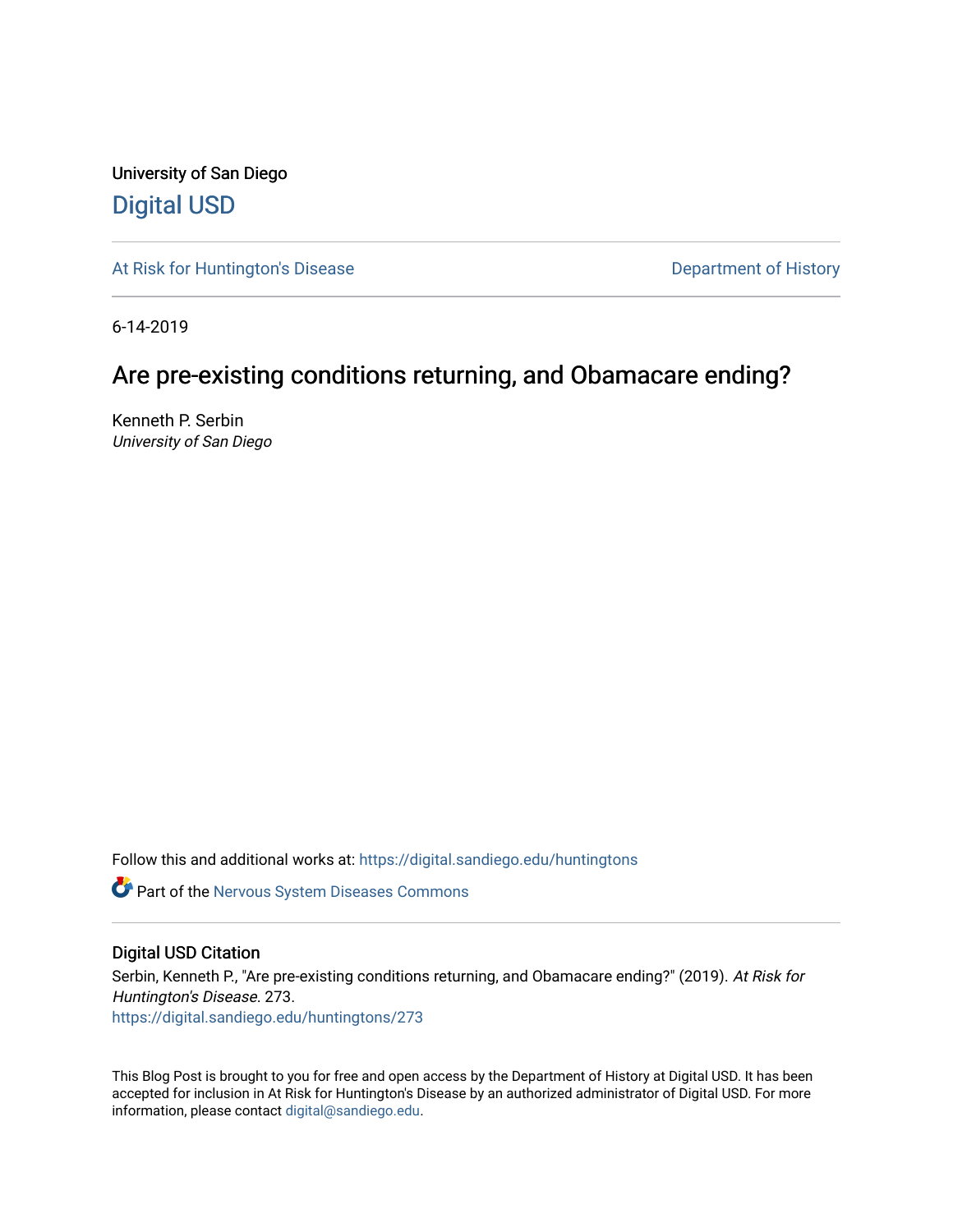#### More **[Create Blog](https://www.blogger.com/home#create) [Sign In](https://www.blogger.com/)**

# [At Risk for Huntington's Disease](http://curehd.blogspot.com/)

*HD is a genetically caused brain disorder that causes uncontrollable bodily movements and robs people's ability to walk, talk, eat, and think. The final result is a slow, ugly death. Children of parents with HD have a 50-50 chance of inheriting the disease. There is no cure or treatment.*

## Blog Archive

- $\blacktriangleright$  [2021](http://curehd.blogspot.com/2021/)(12)
- $2020(16)$  $2020(16)$
- $2019(19)$  $2019(19)$
- [►](javascript:void(0)) [November](http://curehd.blogspot.com/2019/11/) (2)
- [►](javascript:void(0)) [October](http://curehd.blogspot.com/2019/10/) (2)
- $\blacktriangleright$  [August](http://curehd.blogspot.com/2019/08/) (2)
- $\blacktriangleright$  [July](http://curehd.blogspot.com/2019/07/) (1)
- $\blacktriangledown$  [June](http://curehd.blogspot.com/2019/06/) (2)

Roche restarts redesigned Phase 3 [Huntington's](http://curehd.blogspot.com/2019/06/roche-restarts-redesigned-phase-3.html) dis...

Are [pre-existing](http://curehd.blogspot.com/2019/06/are-pre-existing-conditions-returning.html) conditions returning, and Obamaca...

- $\blacktriangleright$  [May](http://curehd.blogspot.com/2019/05/) (2)
- $\blacktriangleright$  [April](http://curehd.blogspot.com/2019/04/) (1)
- $\blacktriangleright$  [March](http://curehd.blogspot.com/2019/03/) (3)
- [►](javascript:void(0)) [February](http://curehd.blogspot.com/2019/02/) (2)
- $\blacktriangleright$  [January](http://curehd.blogspot.com/2019/01/) (2)
- $\blacktriangleright$  [2018](http://curehd.blogspot.com/2018/) (16)
- $2017(14)$  $2017(14)$
- $2016(13)$  $2016(13)$
- $2015(24)$  $2015(24)$
- $2014(24)$  $2014(24)$
- $\blacktriangleright$  [2013](http://curehd.blogspot.com/2013/) (30)
- $\blacktriangleright$  [2012](http://curehd.blogspot.com/2012/) (26)
- $\blacktriangleright$  [2011](http://curehd.blogspot.com/2011/) (33)
- $-2010(26)$  $-2010(26)$  $-2010(26)$
- $\blacktriangleright$  [2009](http://curehd.blogspot.com/2009/) (21)
- $\blacktriangleright$  [2008](http://curehd.blogspot.com/2008/) $(7)$
- $\blacktriangleright$  [2007](http://curehd.blogspot.com/2007/) $(7)$
- $\blacktriangleright$  [2006](http://curehd.blogspot.com/2006/) (4)
- $\blacktriangleright$  [2005](http://curehd.blogspot.com/2005/) (17)

#### About Me **GENE [VERITAS](https://www.blogger.com/profile/10911736205741688185)**

View my [complete](https://www.blogger.com/profile/10911736205741688185) profile

# HD Links

[Huntington's](http://www.hdsa.org/) Disease Society of America

#### FRIDAY, JUNE 14, 2019

# Are pre-existing conditions returning, and Obamacare ending?

Nine years ago, with passage of the Patient Protection and Affordable Care Act (ACA) under Democratic President Barack Obama, I [celebrated with an article](http://curehd.blogspot.com/2010/03/good-bye-pre-existing-conditions.html) titled "Good-bye, pre-existing conditions!"

Widely known as Obamacare, the ACA prohibited insurance companies from denying coverage to people with pre-existing conditions, a widespread practice that severely endangered the genetically unlucky. It also made health insurance available to millions of people previously unable to obtain it, and it extended family coverage for children up to age 26.

In 2012, the U.S. Supreme Court [upheld Obamacare](https://www.nytimes.com/2012/06/29/us/supreme-court-lets-health-law-largely-stand.html) by a 5-4 decision, with conservative Chief Justice John G. Roberts Jr. joining the court's four more liberal judges. However, with the long political fight over the ACA heating up again, and a more conservative Supreme Court, Obamacare could be abolished if the court agrees with right-wing challenges to it.

Along with many other disease groups, the Huntington's disease community could face declining quality of care, increased costs, and renewed discrimination and stigma.

#### **Hiding the central fact of my health**

#### I am an HD gene carrier.

In my 2010 article on the ACA, I wrote that, because of the insurance restrictions for pre-existing conditions, I had "never used my health coverage to help me deal with the central fact of my health: my gene-positive test for this horrible brain disease." I described the complicated and expensive lengths I went to in securing alternative assistance with HD.

Concealing my HD status from my health plan had produced "an absolutely absurd situation," I observed in a 2019 HD Awareness Month [podcast](http://www.blogtalkradio.com/help4hd/2019/05/01/gene-veritas). People like me used to hide our conditions because we feared losing our coverage.

"Thank goodness for the Affordable Care Act," I commented. The ACA "got rid of this nonsense about pre-existing conditions."

Indeed, the enactment of the ACA had helped convince me to go fully public [about my HD status in 2012 and inform my health plan of my HD status \(click](http://curehd.blogspot.com/2013/10/the-end-of-fear-and-exclusion-informing.html) here to read more).

In all, this has made me a more effective HD advocate – and more organized and confident regarding my daily fight to stave off symptoms.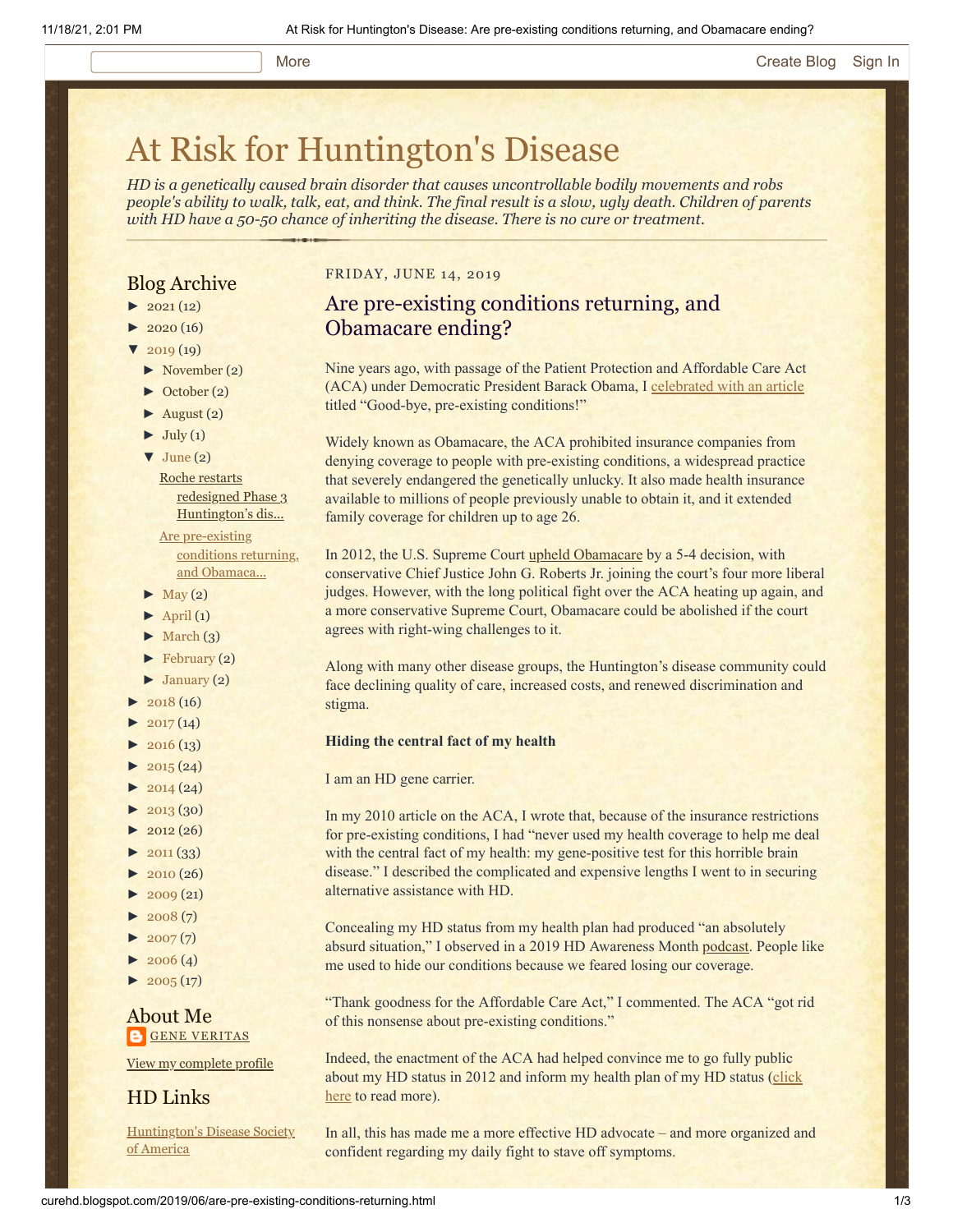[International](http://www.huntington-assoc.com/) Huntington **Association** [Huntington's](http://hddrugworks.org/) Disease Drug **Works** [Huntington's](http://www.hdlighthouse.org/) Disease **Lighthouse [Hereditary](http://www.hdfoundation.org/) Disease Foundation** [Huntington's](http://www.hdac.org/) Disease Advocacy Center Thomas [Cellini Huntington's](http://www.ourtchfoundation.org/) Foundation HDSA Orange County (CA) **[Affiliate](http://www.hdsaoc.org/)** HD Free with [PGD!](http://www.hdfreewithpgd.com/) [Stanford](http://www.stanford.edu/group/hopes/) HOPES Earth Source [CoQ10,](http://www.escoq10.com/) Inc.

# HD Blogs and Individuals

Chris Furbee: [Huntingtons](http://www.huntingtonsdance.org/) Dance Angela F.: Surviving [Huntington's?](http://survivinghuntingtons.blogspot.com/) Heather's [Huntington's](http://heatherdugdale.angelfire.com/) Disease Page

#### 11/18/21, 2:01 PM At Risk for Huntington's Disease: Are pre-existing conditions returning, and Obamacare ending?

**New attacks on the ACA**

The Republican Party has officially opposed Obamacare, but – because of its popularity – failed to repeal it even when the party controlled both houses of Congress under President Donald Trump in 2017 and 2018. (The 2017 major tax bill signed by Trump did eliminate, starting this year, the ACA penalty for not having insurance.)

However, the Trump administration has carried out a multi-front attack on the [ACA. Among other things, it has promoted insurance plans that do not comply](https://www.vox.com/policy-and-politics/2019/3/25/18281788/doj-obamacare-unconstitutional-trump) with the protection for pre-existing conditions, and it has allowed states to impose work requirements for Medicaid recipients. America's number of uninsured had fallen to record lows by the end of the Obama administration in early 2017, but the number has started to rise again.

Then, on March 25, Trump's Department of Justice filed a brief supporting a Texas federal judge's December 2018 ruling that the entire ACA was unconstitutional.

On May 22, California Attorney General Xavier Becerra, a Democrat and one of the lead defenders of the ACA, joined 20 other attorneys general in filing a brief in defense of the ACA in the U.S. Court of Appeals for the Fifth Circuit in New Orleans.

"The Trump Administration has made clear that it will not defend Americans' healthcare and the law that tens of millions of Americans across the country depend on – so our fight continues," Becerra stated in a [press release.](https://oag.ca.gov/news/press-releases/attorney-general-becerra-continues-fight-protect-affordable-care-act-leads-0)

The appeal will be heard on July 9. Depending on the ruling, the case could go to the Supreme Court. With two Trump appointees, the Supreme Court has become potentially more **hostile to the ACA**.

#### **HDSA's support**

#### The **Huntington's Disease Society of America** (HDSA) supports the ACA.

"HDSA believes that any attempts to repeal or dismantle the ACA without providing a replacement plan that maintains [the] protections and benefits for Americans impacted by complex and chronic diseases like HD is unacceptable," the HDSA national office wrote me in a June 10 e-mail. "HDSA is committed to protecting access to healthcare for individuals impacted by HD."

According to HDSA, the ACA "has created safeguards for vulnerable Americans who are impacted by chronic, complex diseases like HD from being denied healthcare coverage or being purposefully priced out of the healthcare market." The ACA has "provided important avenues to access care for families with HD and we believe that they need to be protected."

Thus, without the ACA or a robust equivalent, HD families could face greater difficulties in finding quality, affordable care.

#### **We must not return to the 'HD closet'**

In addition to supporting HDSA and other advocacy organizations, HD family members can contact their state attorney general to support or join the appeal of the anti-ACA Texas ruling.

In California, where I reside, Becerra has sent several recent e-mails to political supporters asking them to sign a petition in support of the ACA. The e-mails have also asked for donations to help support the defense of the ACA.